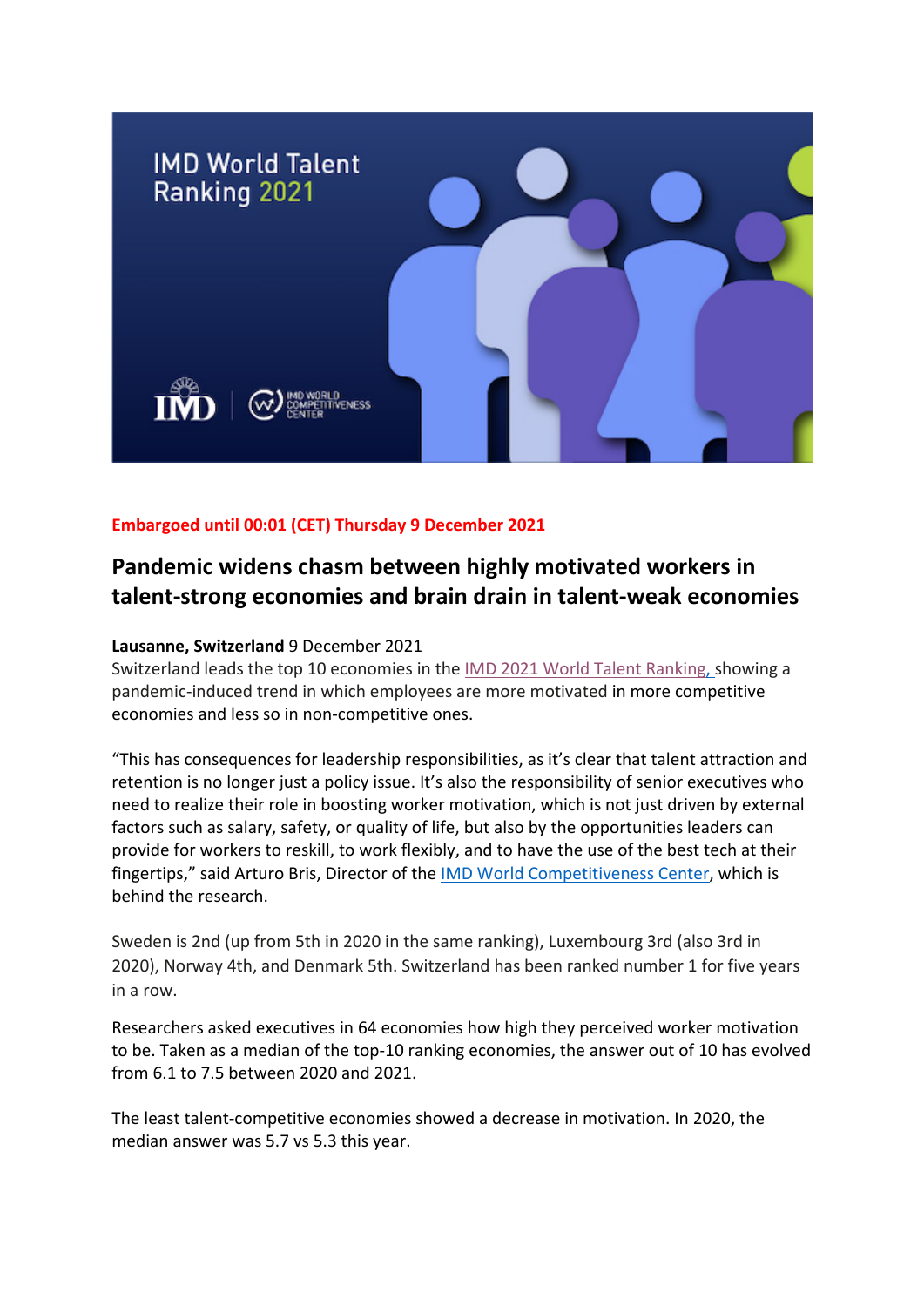"Clearly, mobility issues throughout the pandemic have meant there is less brain drain  $$ well-educated and skilled people leaving their country – everywhere since 2020. But there is not such a marked drop in talent-rich economies than predicted because there has been an increase in motivation. Talent-weak economies, on the other hand, are suffering even more from brain drain than is consistent with the blows of the pandemic and the need to find a job anywhere," added Bris.

In the survey that contributed to the results, executives were asked if they agreed that brain drain was not hindering the competitiveness of their economy. Agreement was high in the top 10 ranking economies (a median of 7.3 vs 5 in 2020); agreement was low in the bottom 10 economies (a median of 4 in 2021 vs 5 in 2020).

**Switzerland** remains in the leading position as a result of its sustained performance in all three factors: Investment & Development (1st), Appeal (1st) and Readiness (3th). The country's performance is strongly supported by public expenditure in education, the implementation of apprenticeships, the prioritization of employee training, and the overall effectiveness of the health system.

**Sweden** moves up to 2nd place (from 5th) thanks to improvements in its performance in Appeal (3rd, up from 4th) and Readiness (4th, up from 11th). Its performance in the [PISA](https://www.oecd.org/pisa/)  [educational assessment,](https://www.oecd.org/pisa/) its availability of skilled labor, its finance skills, and plethora of competent senior managers and managers with international experience are key.

**Luxembourg** remains in 3rd place with a strong performance in Investment & Development and Appeal factors – 2nd in both. It enjoys a particularly strong performance in total public expenditure on education per student and its quality of education (measured by pupil– teacher ratio). Similar to Switzerland and Sweden, Luxembourg's Appeal is enhanced by the high quality of life that it offers, combined with the reduced impact of brain drain and the availability of foreign highly skilled personnel.

**Norway**'s rise from 7th position to 4th is notable. Its total public expenditure on education (per student, 4th), quality of education (measured by pupil–teacher ratio in primary education, 5th) and the effectiveness of its health infrastructure enables it to maintain 5th position in Investment & Development. There have also been improvements in the availability of foreign, highly skilled personnel as well as a fair administration of justice and measures of environmental protection (i.e. exposure to particle pollution).

**Denmark** declines three places to 5th. Despite the decline, the country performs strongly in the Investment & Development (3rd and Readiness (8th) factors. It has good total public expenditure on education (per student, 6th), the implementation of apprenticeship programs (4th), prioritization of employee training (2nd), female labor-force level (12th), and the effectiveness of the health system (2nd). In terms of Appeal (18th), a robust performance in attracting and retaining talent (2nd), worker motivation (1st), the effect of brain drain (5th), and quality of life (4th) are offset by the level of collected personal income tax (63rd) and a high cost of living (50th).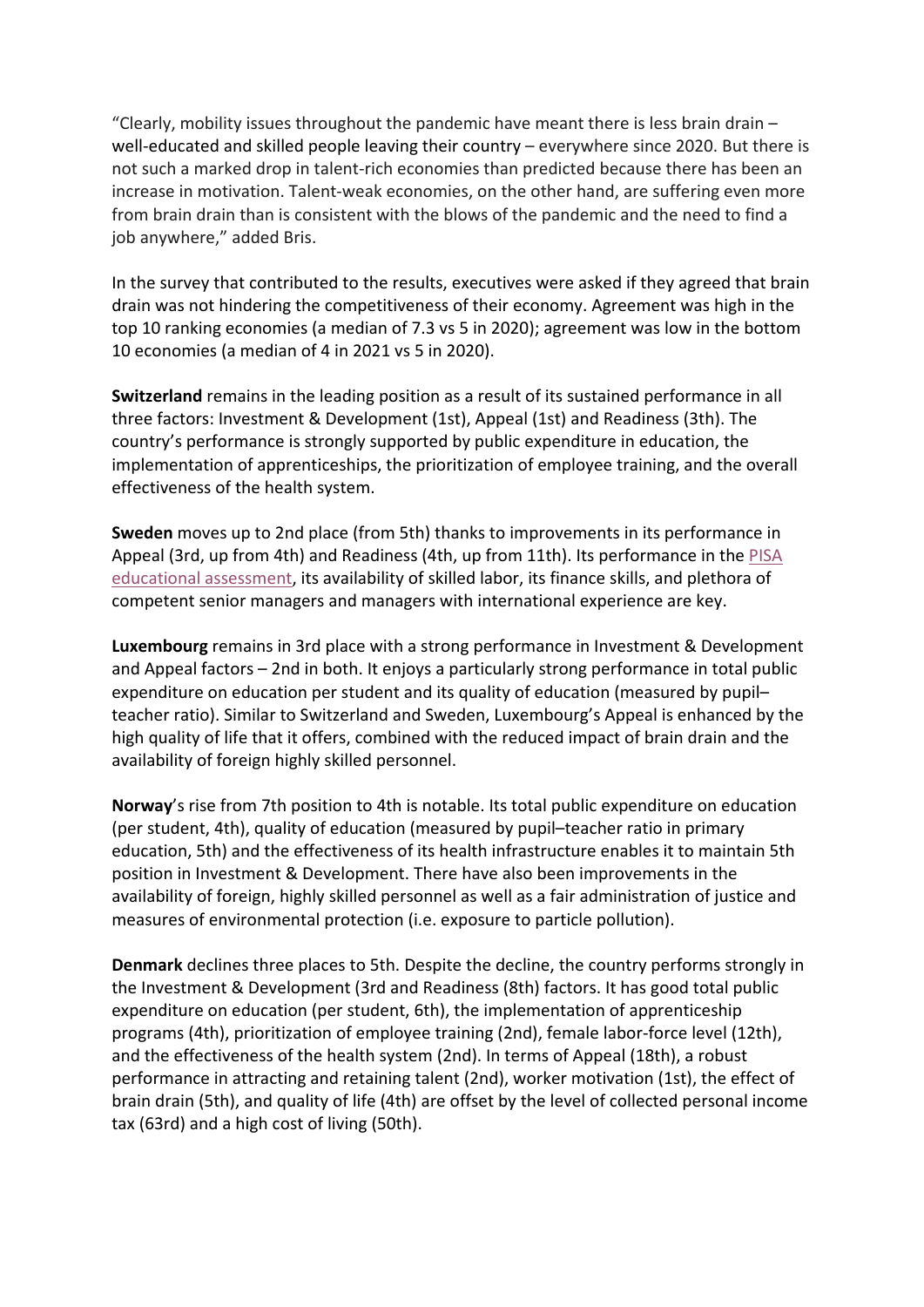### **A regional deep dive**

**Western Europe** dominates the ranking. Improvements regionally in the past year can be observed in Eastern Asia, Eastern Europe, and Central Asia. Declines are apparent in North America, Southern Asia and the Pacific, Western Asia, Africa, and South America.

**In Europe, Spain** remains stable, in the same position it has been for the past five years – at 32nd – aside from a minor deviation in 2018 when it rose a position. Notably, Investment & Development has been on an upward trajectory each year since 2018 (from 36th then to 30th in 2021).

**The United Kingdom** rose two places in 2021, coming in at 21st – a position it had held in 2017 but then lost. Last year, it started to climb again. It made substantial gains in the Readiness factor this year, registering 13th vs 17th in 2020.

In the **Nordic region,** Finland, in 8th place, has seen its Appeal grow consistently – it was 24th in 2017 and 11th in 2021. Iceland (7th) remains in the top 10 for the third year in a row, having made a huge leap in 2019.

**Eastern Asia** realized a slight overall increase, exchanging second place with North America, which experienced a decline.

**China** rose four places to 36th, jumping from 32nd to 22nd in Readiness since 2018. In particular, it meets the needs of a competitive economy in primary and secondary education, and is enjoying good labor-force growth.

**Singapore** dropped three places to 12th. However, it improved by six places in Appeal; highly skilled foreign personnel continue to be attracted to the country, where remuneration of management roles remains high.

**Japan** fell another spot; it has been on an overall decline since it was ranked 29th in 2018. However, its Readiness leaped six places.

**The United States** improved one place at 14th. Its Appeal dropped from a steady 2nd place in 2017 to 6th. Its weaknesses lie in the areas of cost of living and collected personal income tax.

Over the past five years, six out of the 10 most-improved economies in terms of talent competitiveness have been in Central and Eastern Europe. Ukraine, Hungary, Croatia, Estonia, Slovenia, and Romania all rose at least 10 places between 2017 and 2021. Ukraine is the country that improved the most, rising 13 places to 46th in 2021.

The IMD World Talent Ranking assesses the status and the development of competencies necessary for enterprises and the economy to achieve long-term value creation. There are three major ways of grouping the survey questions that executives from 64 economies are asked: (1) Appeal – the extent to which an economy attracts foreign and retains local talent; (2) Investment & Development – a measurement of resources earmarked to cultivate a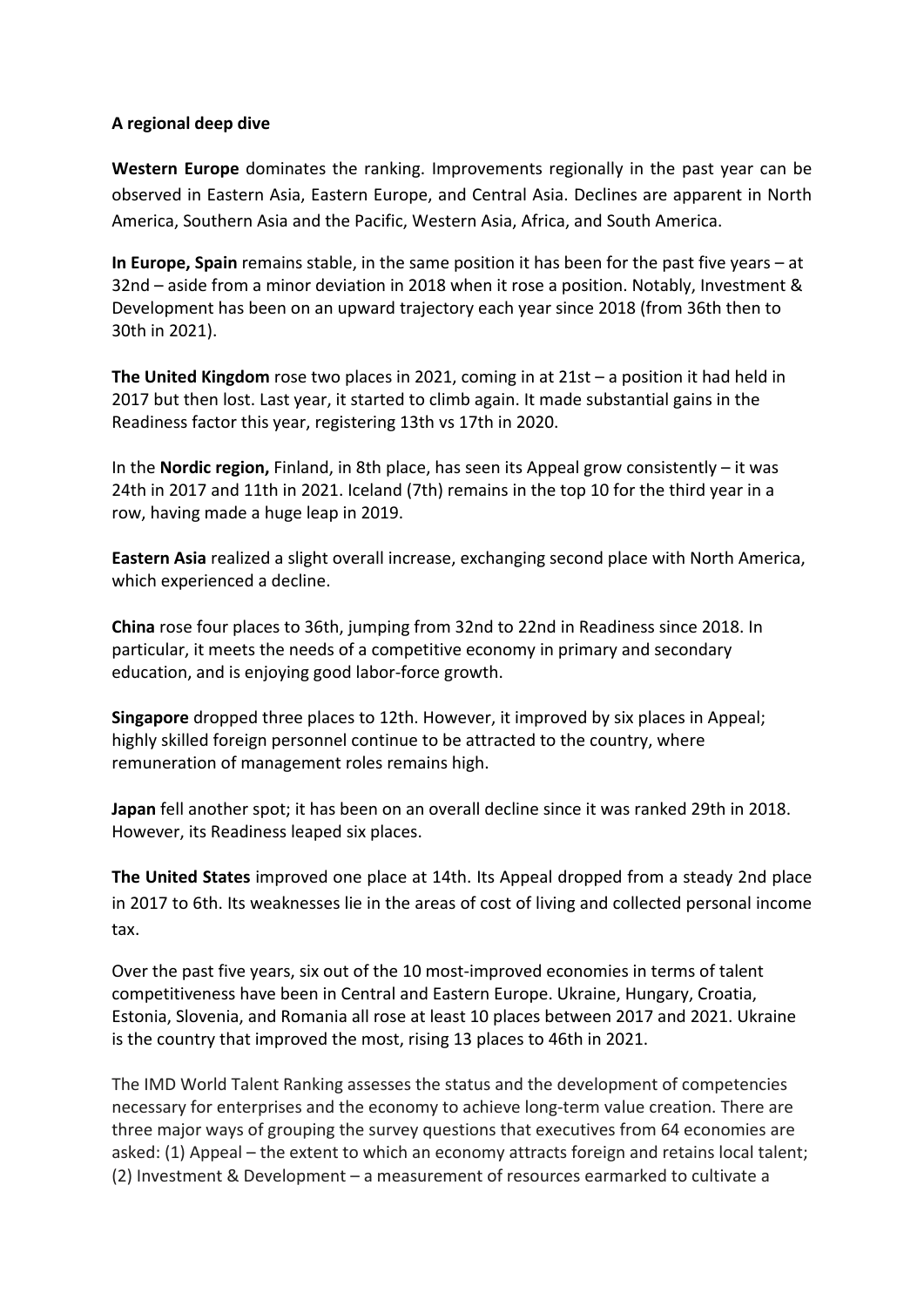homegrown workforce; and (3) Readiness – what the quality of the skills and competencies that are available in a country's talent pool are like.

| <b>Rank 1-64</b>      | 2020                    | 2021             | 1 yr Change |
|-----------------------|-------------------------|------------------|-------------|
| Switzerland           | $\mathbf{1}$            | $\mathbf{1}$     |             |
| Sweden                | 5                       | $\overline{2}$   | $+3$        |
| Luxembourg            | 3                       | 3                |             |
| Norway                | $\overline{7}$          | $\overline{4}$   | $+3$        |
| <b>Denmark</b>        | $\overline{2}$          | 5                | $-3$        |
| Austria               | $\,6$                   | 6                |             |
| Iceland               | $\overline{\mathbf{4}}$ | $\overline{7}$   | $-3$        |
| Finland               | 12                      | 8                | $+4$        |
| Netherlands           | 10                      | $\boldsymbol{9}$ | $+1$        |
| Germany               | 11                      | 10               | $+1$        |
| Hong Kong SAR         | 14                      | 11               | $+3$        |
| Singapore             | 9                       | 12               | $-3$        |
| Belgium               | 16                      | 13               | $+3$        |
| <b>USA</b>            | 15                      | 14               | $+1$        |
| Canada                | 8                       | 15               | $-7$        |
| Taiwan, China         | 20                      | 16               | $+4$        |
| Ireland               | 18                      | 17               | $+1$        |
| New Zealand           | 21                      | 18               | $+3$        |
| Estonia               | 19                      | 19               | ÷           |
| Australia             | 13                      | 20               | $-7$        |
| <b>United Kingdom</b> | 23                      | 21               | $+2$        |
| Israel                | 22                      | 22               | ä,          |
| <b>UAE</b>            | 24                      | 23               | $+1$        |
| Cyprus                | 17                      | 24               | $-7$        |
| France                | 28                      | 25               | $+3$        |
| Portugal              | 26                      | 26               | ÷           |
| Slovenia              | 30                      | 27               | $+3$        |
| Malaysia              | 25                      | 28               | $-3$        |
| Lithuania             | 27                      | 29               | $-2$        |
| Latvia                | 33                      | 30               | $+3$        |
| Qatar                 | 29                      | 31               | - 2         |
| Spain                 | 32                      | 32               |             |
| Greece                | 37                      | 33               | $+4$        |
| Korea, Rep.           | 31                      | 34               | $-3$        |
| Italy                 | 36                      | 35               | $+1$        |
| China                 | 40                      | 36               | $+4$        |
| <b>Czech Republic</b> | 39                      | 37               | $+2$        |
| Saudi Arabia          | 34                      | 38               | $-4$        |
| Japan                 | 38                      | 39               | $-1$        |
| Jordan                | 49                      | 40               | $+9$        |
| Kazakhstan            | 44                      | 41               | $+3$        |
| Hungary               | 50                      | 42               | $+8$        |
| Thailand              | 43                      | 43               |             |
| Botswana              | -                       | 44               | <b>New</b>  |